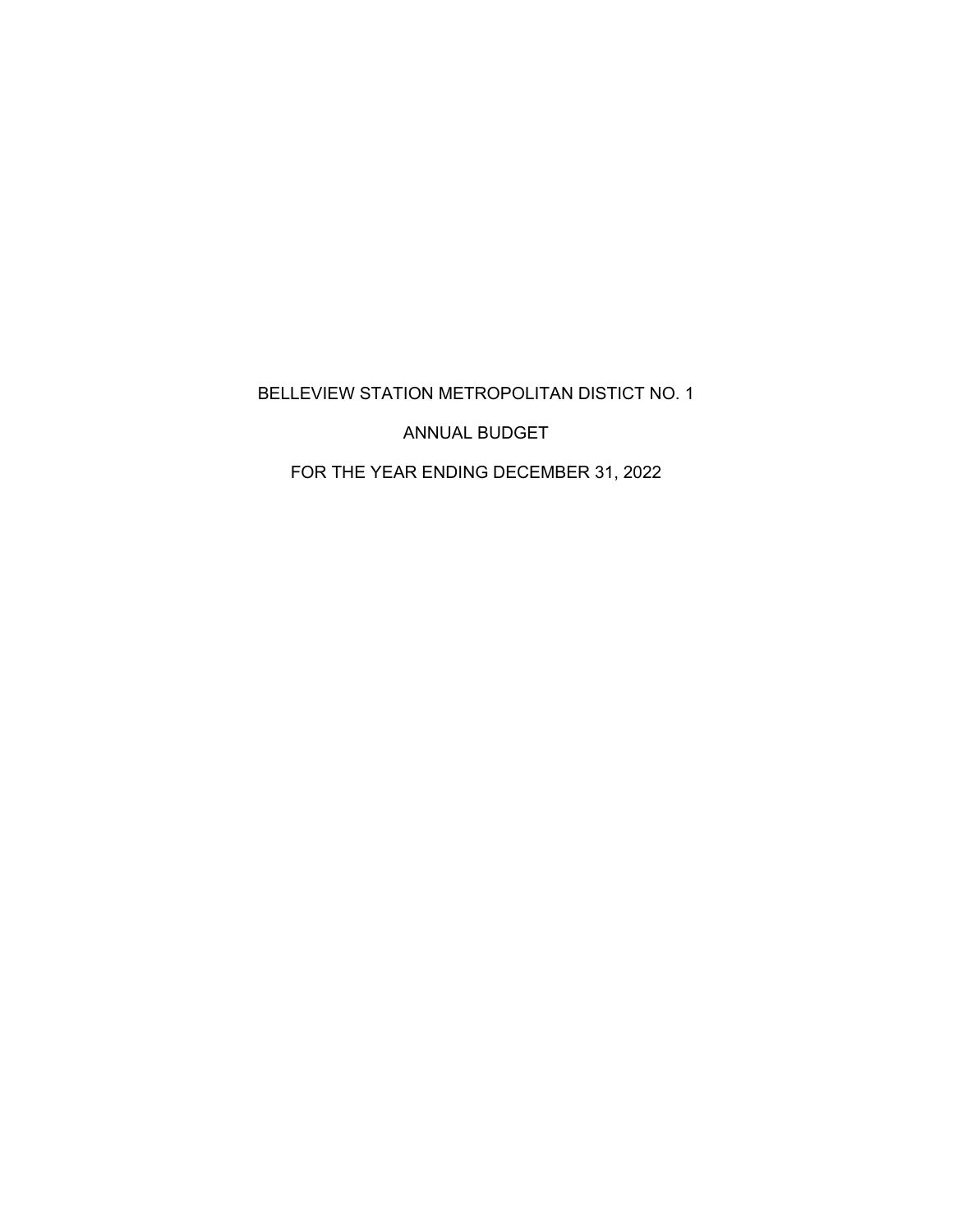## **BELLEVIEW STATION METROPOLITAN DISTRICT NO. 1 SUMMARY 2022 BUDGET WITH 2020 ACTUAL AND 2021 ESTIMATED For the Years Ended and Ending December 31,**

1/26/22

|                                      | <b>ACTUAL</b> |           | <b>ESTIMATED</b> |           | <b>BUDGET</b> |           |
|--------------------------------------|---------------|-----------|------------------|-----------|---------------|-----------|
|                                      | 2020          |           | 2021             |           | 2022          |           |
| <b>BEGINNING FUND BALANCES</b>       | \$            | 102,230   | \$               | 9,588     | \$            | 170,002   |
| <b>REVENUES</b>                      |               |           |                  |           |               |           |
| Transfer from District No 2          |               | 2,160,369 |                  | 2,600,000 |               | 6,300,000 |
| Developer advance                    |               | 1,441,585 |                  | 670,000   |               | 990,000   |
| Other revenue                        |               | 1,457     |                  |           |               |           |
| <b>Total revenues</b>                |               | 3,603,411 |                  | 3,270,000 |               | 7,290,000 |
|                                      |               |           |                  |           |               |           |
| <b>TRANSFERS IN</b>                  |               | 24,303    |                  |           |               |           |
|                                      |               |           |                  |           |               |           |
| Total funds available                |               | 3,729,944 |                  | 3,279,588 |               | 7,460,002 |
| <b>EXPENDITURES</b>                  |               |           |                  |           |               |           |
| <b>General Fund</b>                  |               | 1,819,519 |                  | 891,000   |               | 905,000   |
| Capital Projects Fund                |               | 1,876,534 |                  | 2,218,586 |               | 6,310,000 |
| Total expenditures                   |               | 3,696,053 |                  | 3,109,586 |               | 7,215,000 |
|                                      |               |           |                  |           |               |           |
| <b>TRANSFERS OUT</b>                 |               | 24,303    |                  |           |               |           |
|                                      |               |           |                  |           |               |           |
| Total expenditures and transfers out |               |           |                  |           |               |           |
| requiring appropriation              |               | 3,720,356 |                  | 3,109,586 |               | 7,215,000 |
| <b>ENDING FUND BALANCES</b>          | \$            | 9,588     | \$               | 170,002   | \$            | 245,002   |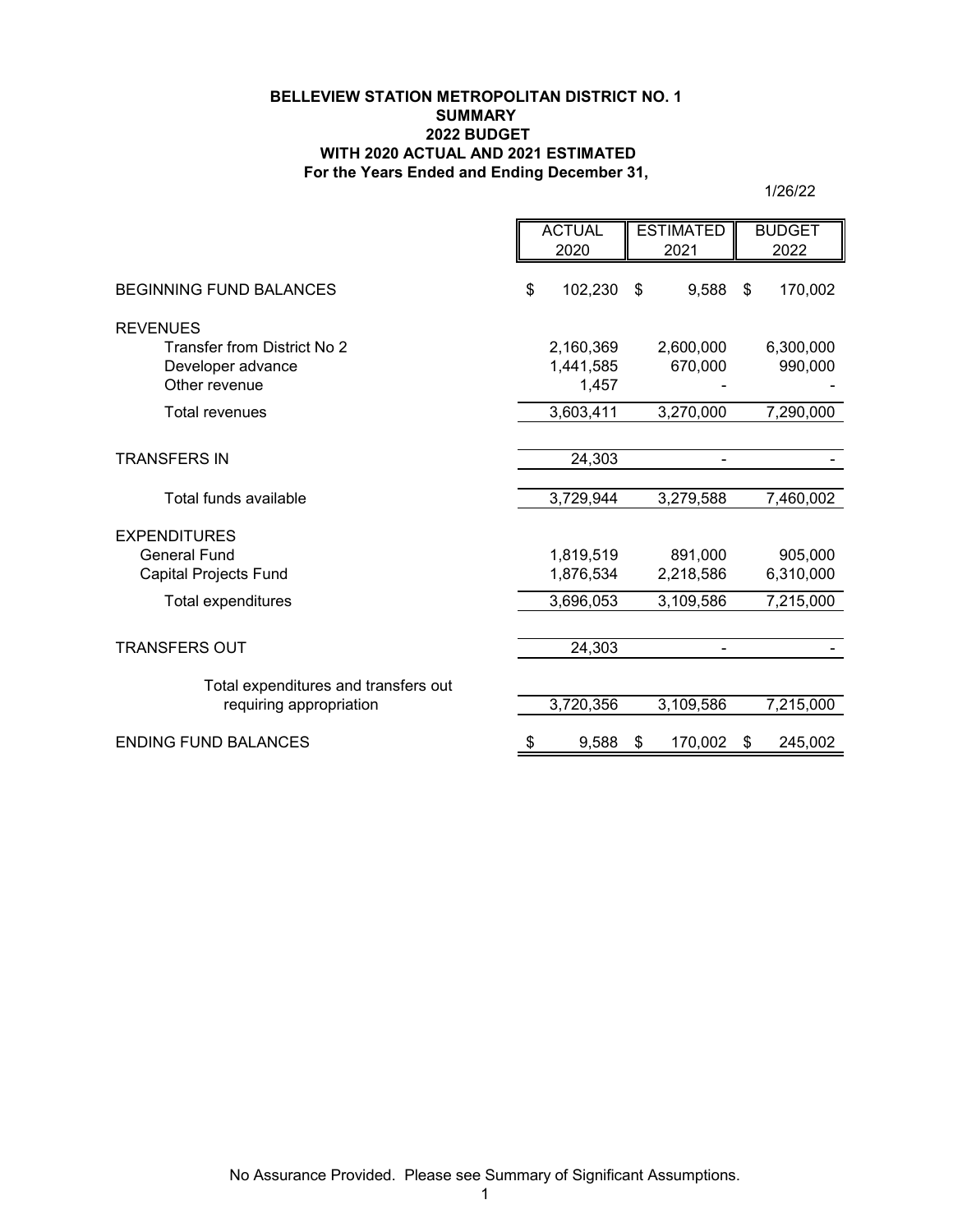#### **BELLEVIEW STATION METROPOLITAN DISTRICT NO. 1 PROPERTY TAX SUMMARY INFORMATION 2022 BUDGET WITH 2020 ACTUAL AND 2021 ESTIMATED For the Years Ended and Ending December 31,**

F

1/26/22

 $\overline{a}$ 

|                             | <b>ACTUAL</b><br>2020 |       | <b>ESTIMATEDII</b><br>2021 |       | <b>BUDGET</b><br>2022 |       |
|-----------------------------|-----------------------|-------|----------------------------|-------|-----------------------|-------|
|                             |                       |       |                            |       |                       |       |
| ASSESSED VALUATION          |                       |       |                            |       |                       |       |
| Commercial and agricultural |                       | 30    | \$                         | 30    | \$                    | 30    |
|                             |                       | 30    |                            | 30    |                       | 30    |
| Certified Assessed Value    | ¢                     | 30    | \$                         | 30    | \$                    | 30    |
|                             |                       |       |                            |       |                       |       |
| Total mill levy             |                       | 0.000 |                            | 0.000 |                       | 0.000 |
|                             |                       |       |                            |       |                       |       |
| <b>PROPERTY TAXES</b>       |                       |       |                            |       |                       |       |
| Budgeted property taxes     |                       |       |                            |       |                       |       |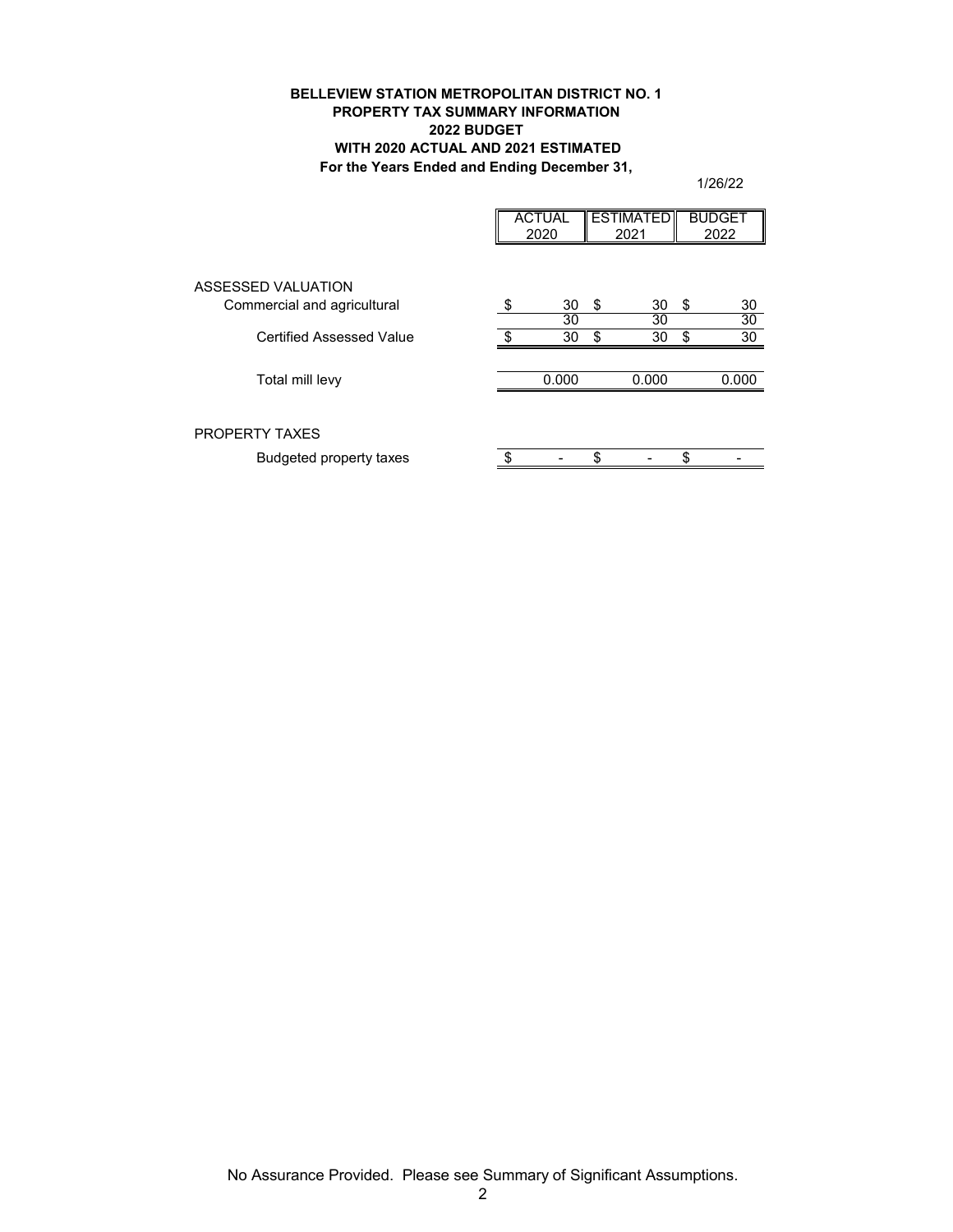#### **For the Years Ended and Ending December 31, BELLEVIEW STATION METROPOLITAN DISTRICT NO. 1 GENERAL FUND 2022 BUDGET WITH 2020 ACTUAL AND 2021 ESTIMATED**

1/26/22

|                                      | <b>ACTUAL</b><br>2020 |           | <b>ESTIMATED</b><br>2021 |                | <b>BUDGET</b><br>2022 |           |
|--------------------------------------|-----------------------|-----------|--------------------------|----------------|-----------------------|-----------|
| <b>BEGINNING FUND BALANCE</b>        | \$                    | 18,129    | \$                       | 72,390         | \$                    | 81,390    |
| <b>REVENUES</b>                      |                       |           |                          |                |                       |           |
| Developer advance                    |                       | 15,526    |                          | 100,000        |                       | 100,000   |
| Other revenue                        |                       | 1,457     |                          |                |                       |           |
| Transfer from District No 2          |                       | 1,881,100 |                          | 800,000        |                       | 850,000   |
| Total revenues                       |                       | 1,898,083 |                          | 900,000        |                       | 950,000   |
| Total funds available                |                       | 1,916,212 |                          | 972,390        |                       | 1,031,390 |
| <b>EXPENDITURES</b>                  |                       |           |                          |                |                       |           |
| General and administrative           |                       |           |                          |                |                       |           |
| Accounting                           |                       | 37,882    |                          | 40,000         |                       | 44,000    |
| Auditing                             |                       | 5,450     |                          | 5,450          |                       | 6,000     |
| Dues and licenses                    |                       | 614       |                          | 1,155          |                       | 1,000     |
| Insurance                            |                       | 3,020     |                          | 2,576          |                       | 3,000     |
| District management                  |                       | 18,285    |                          | 25,000         |                       | 27,250    |
| Legal services                       |                       | 29,300    |                          | 66,000         |                       | 30,000    |
| Miscellaneous                        |                       | 768       |                          | 200            |                       | 2,500     |
| Election expense                     |                       | 2.293     |                          |                |                       | 3,000     |
| Repay developer advance              |                       | 1,160,829 |                          | 12,989         |                       |           |
| Contingency                          |                       |           |                          | 18,830         |                       | 59,250    |
| Operations and maintenance           |                       |           |                          |                |                       |           |
| City administration fee              |                       | 3,200     |                          | 3,000          |                       | 3,000     |
| Repairs and maintenance              |                       | 95,622    |                          | 80,000         |                       | 90,000    |
| Security                             |                       |           |                          | 32,000         |                       | 33,000    |
| <b>Snow Removal</b>                  |                       | 87,581    |                          | 129,000        |                       | 122,000   |
| <b>Promotional activities</b>        |                       | 134,081   |                          | 193,000        |                       | 170,000   |
| Website                              |                       | 17,800    |                          | 11,800         |                       | 12,000    |
| <b>Utilities</b>                     |                       |           |                          |                |                       | 19,000    |
| Management of district               |                       | 65,505    |                          | 50,000         |                       | 75,000    |
| Landscaping                          |                       | 157,289   |                          | 220,000        |                       | 205,000   |
| Total expenditures                   |                       | 1,819,519 |                          | 891,000        |                       | 905,000   |
| <b>TRANSFERS OUT</b>                 |                       |           |                          |                |                       |           |
| Transfers to other fund              |                       | 24,303    |                          | $\overline{a}$ |                       |           |
|                                      |                       |           |                          |                |                       |           |
| Total expenditures and transfers out |                       |           |                          |                |                       |           |
| requiring appropriation              |                       | 1,843,822 |                          | 891,000        |                       | 905,000   |
| <b>ENDING FUND BALANCE</b>           | \$                    | 72,390    | \$                       | 81,390         | \$                    | 126,390   |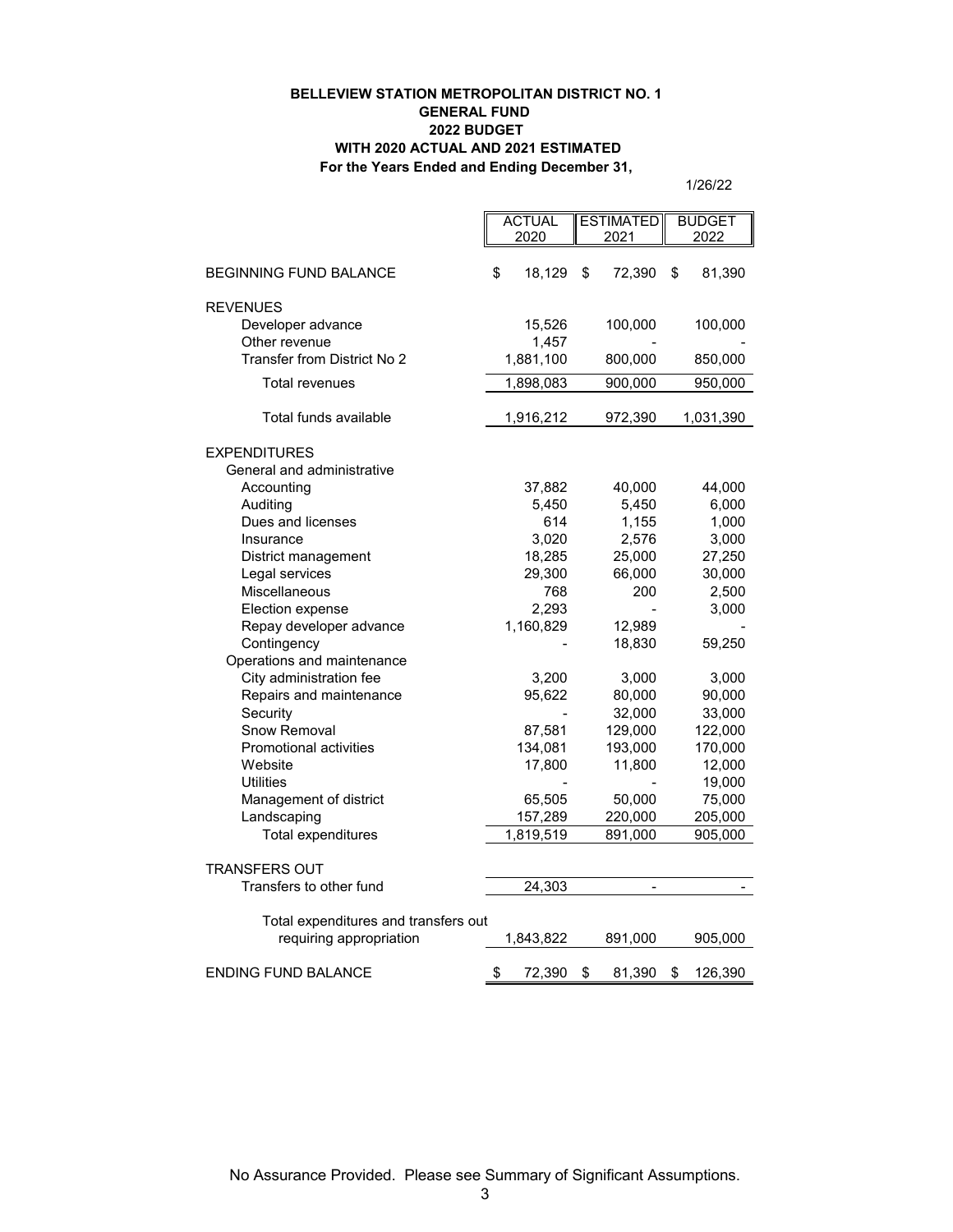#### **BELLEVIEW STATION METROPOLITAN DISTRICT NO. 1 CAPITAL PROJECTS FUND 2022 BUDGET WITH 2020 ACTUAL AND 2021 ESTIMATED For the Years Ended and Ending December 31,**

1/26/22

|                                      | <b>ACTUAL</b>   | <b>ESTIMATED</b>    | <b>BUDGET</b> |  |
|--------------------------------------|-----------------|---------------------|---------------|--|
|                                      | 2020            | 2021                | 2022          |  |
|                                      |                 |                     |               |  |
| <b>BEGINNING FUND BALANCE</b>        | \$<br>84,101    | \$<br>$(62,802)$ \$ | 88,612        |  |
| <b>REVENUES</b>                      |                 |                     |               |  |
| Developer advance                    | 1,426,059       | 570,000             | 890,000       |  |
| Transfer from District No 2          | 279,269         | 1,800,000           | 5,450,000     |  |
|                                      |                 |                     |               |  |
| <b>Total revenues</b>                | 1,705,328       | 2,370,000           | 6,340,000     |  |
| <b>TRANSFERS IN</b>                  |                 |                     |               |  |
| Transfers from other funds           | 24,303          |                     |               |  |
|                                      |                 |                     |               |  |
| Total funds available                | 1,813,732       | 2,307,198           | 6,428,612     |  |
| <b>EXPENDITURES</b>                  |                 |                     |               |  |
| <b>General and Administrative</b>    |                 |                     |               |  |
| Legal services                       | 590             |                     |               |  |
| <b>Capital Projects</b>              |                 |                     |               |  |
| Repay developer advance              | 279,269         | 1,498,586           | 570,000       |  |
| Streetscapes                         | 1,423,760       | 300,000             | 700,000       |  |
| Engineering                          | 110,113         | 50,000              | 120,000       |  |
| <b>Public Art</b>                    |                 |                     | 60,000        |  |
| Project Management                   | 62,802          | 50,000              | 50,000        |  |
| Plaza Land                           |                 |                     | 4,700,000     |  |
| Beer garden structure                |                 | 220,000             | 10,000        |  |
|                                      |                 |                     |               |  |
| Contingency                          |                 | 100,000             | 100,000       |  |
| Total expenditures                   | 1,876,534       | 2,218,586           | 6,310,000     |  |
|                                      |                 |                     |               |  |
| Total expenditures and transfers out |                 |                     |               |  |
| requiring appropriation              | 1,876,534       | 2,218,586           | 6,310,000     |  |
|                                      |                 |                     |               |  |
| <b>ENDING FUND BALANCE</b>           | \$<br>(62, 802) | \$<br>88,612        | \$<br>118,612 |  |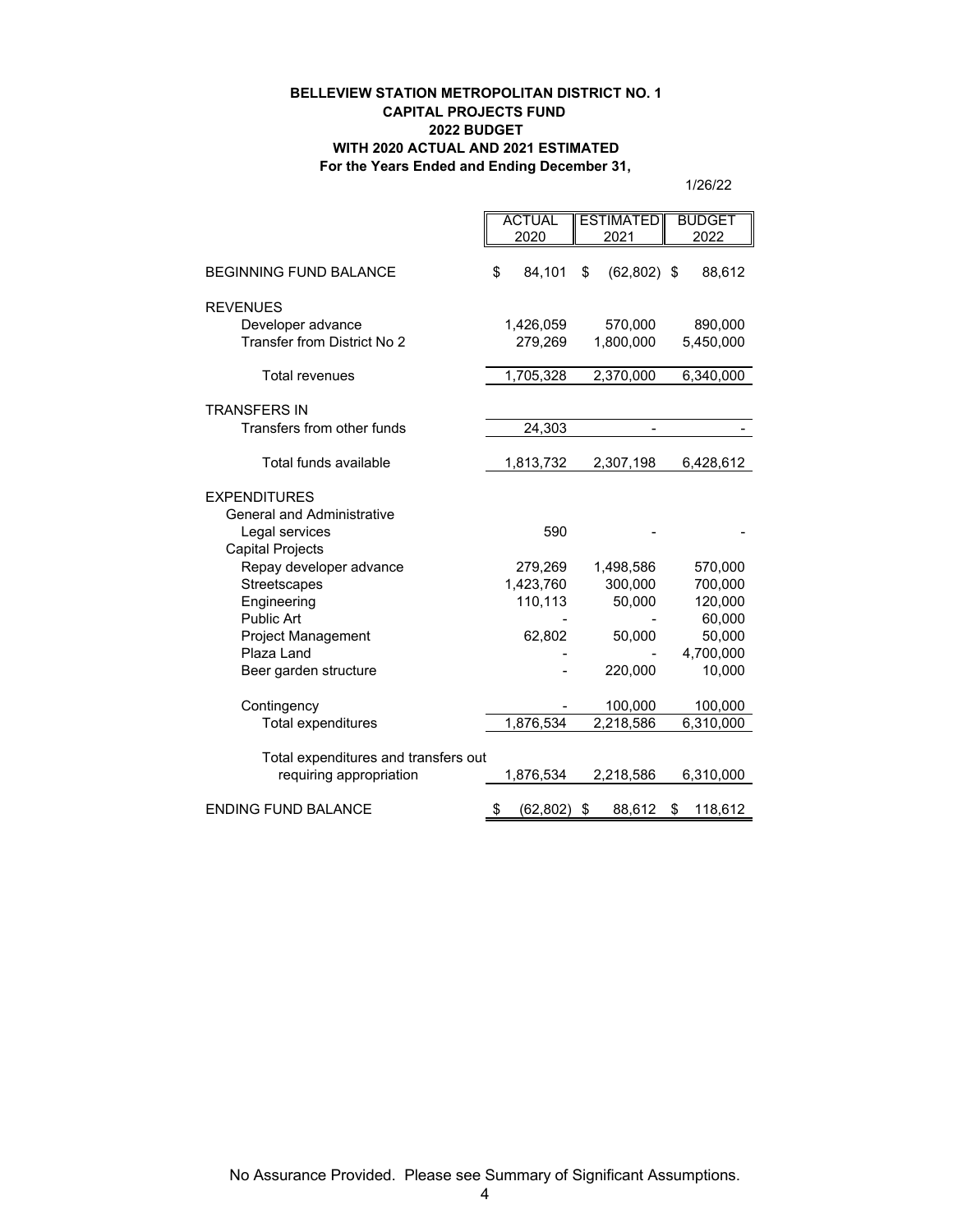#### **BELLEVIEW STATION METROPOLITAN DISTRICT NO. 1 2022 BUDGET SUMMARY OF SIGNIFICANT ASSUMPTIONS**

### **Services Provided**

The District was organized to provide financing for the design, acquisition, installation and construction of street improvements, traffic and safety signals, water improvements, sanitation improvements, storm drainage improvements, park and recreation improvements and operation and maintenance of the District. Under the Service Plan, the District is the Service District for Belleview Station Metropolitan Districts Nos. 2 and 3, the Financing Districts. The District's service area is located in the City and County of Denver, Colorado.

The District was formed by District Court Order on December 11, 2005, and held its organizational meeting on January 12, 2006. At its organizational election held November 1, 2005, the District's eligible electors voted general obligation indebtedness of \$125,000,000 for street improvements, \$125,000,000 for parks and recreation, \$125,000,000 for water supply system, \$125,000,000 for sanitary sewer system, \$125,000,000 for traffic and safety controls, \$125,000,000 for refinancing of District debt, however, debt refinanced at a lower interest rate does not require the use of electoral authorization, \$125,000,000 for intergovernmental agreements for debt, \$125,000,000 for intergovernmental agreements for purposes of cost sharing for public improvements, and \$5,000,000 for general operations and maintenance. The voters also approved an annual tax increase of \$5,000,000 for general operations and maintenance. Per the District's Service Plan, the District is limited to issuing a total of \$125,000,000 in debt.

The District intends to receive developer advances to fund organizational, operating and administrative, and capital expenditures until other revenue is available to the District. The relationship between the Service District and the Financing Districts, including the means for approving, financing, constructing and operating the public services and improvements needed to serve the development, are laid out in the Service Plans for all three districts as approved on July 11, 2005.

The District prepares its budget on the modified accrual basis of accounting, in accordance with the requirements of Colorado Revised Statutes C.R.S. 29-1-105 using its best estimates as of the date of the budget hearing. These estimates are based on expected conditions and its expected course of actions. The assumptions disclosed herein are those that the District believes are significant to the budget. There will usually be differences between the budget and actual results, because events and circumstances frequently do not occur as expected, and those differences may be material.

The District has no employees and all administrative functions are contractual.

### **Expenditures**

### **Administrative and Operating Expenditures**

Operating and administrative expenditures have been provided based on estimates of the District's Board of Directors and consultants and include the services necessary to maintain the District's administrative viability such as legal, accounting, managerial, insurance, meeting expense, and other administrative expenses.